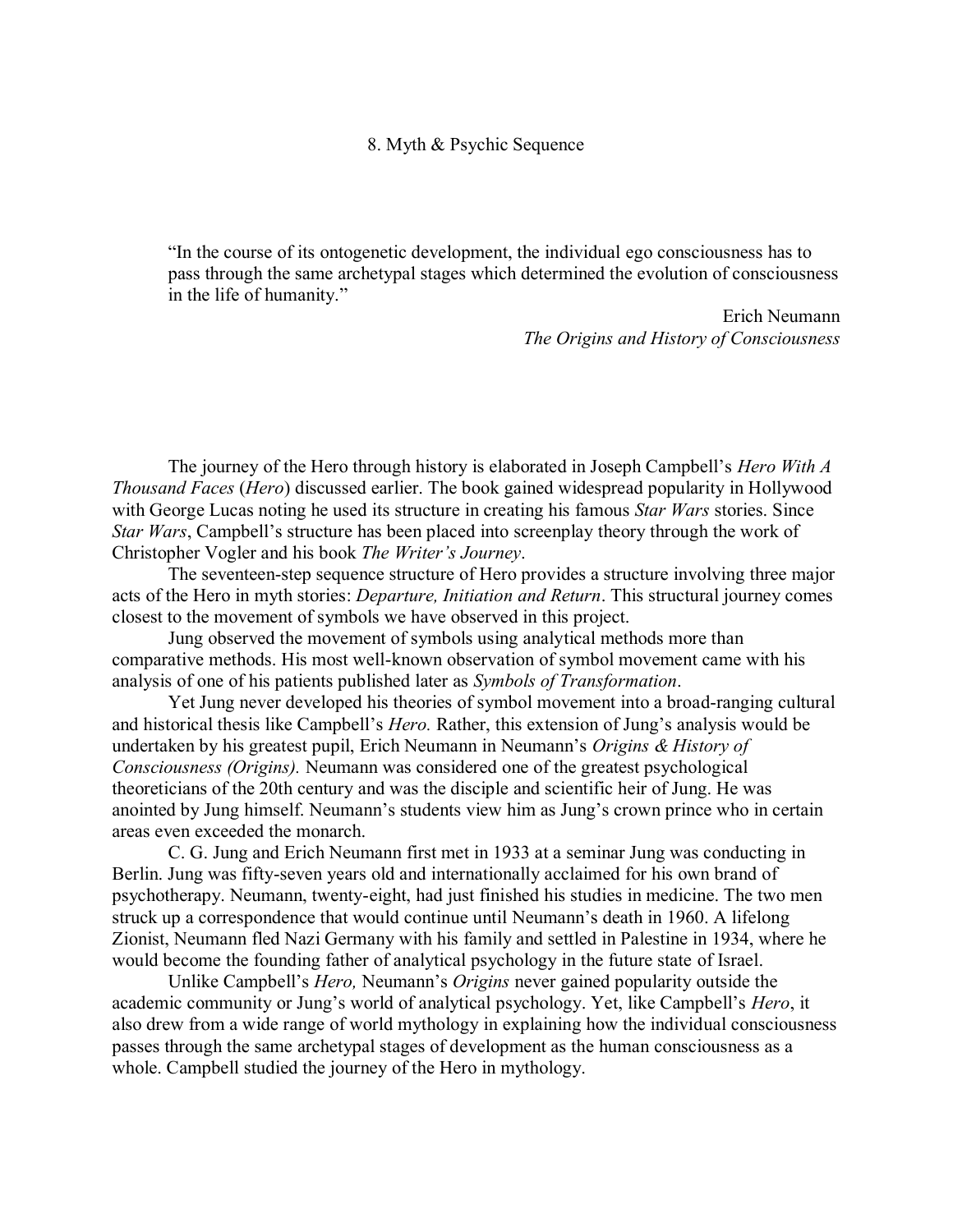Yet, Jung observed in *Symbols of Transformation* that the Hero was really "finest symbol of the libido" as it appears in mythology, legend and the dramatic dream of his patient, Miss Miller whose fantasies the book was about. A passive introversion which rejects an external object of love and a concentration of the libido on an internal substitute created by the unconscious is considered the source of Miss Miller's vision. For mankind in general, this internalization of libidinal attention is seen in the cult of the hero, who symbolizes archaic psychic power suppressed to conform to society.

In a sense, Neumann's *Origins* expanded the Miller fantasies outward into civilization and collective archetypes. In 1949, in the final years of his life, Jung offered a Forward to *Origins* observing.

"It begins just where I, too, if I were granted a second lease of life, would start to gather up the *disjecta membra* of my own writings, to sift out all those 'beginnings without continuations' and knead into a whole … As I read through the manuscript of this book it became clear to me how great are the disadvantages of pioneer work: one stumbles through unknown regions; one is led astray by analogies, forever losing the Ariadne thread; one is overwhelmed by new impressions and new possibilities, and the worst disadvantage of all is that the pioneer only knows afterwards what he should have known before. The second generation has the advantage of a clearer, if still incomplete, picture; certain landmarks that at least lie on the frontiers of the essential have grown familiar, and one knows what must be known if one is to explore the newly discovered territory … This difficult task the author has performed with outstanding success. He has woven his facts into a pattern and created a unified whole …the present work opens at the very place where I unwittingly made landfall on the new continent long ago, namely the realm of *matriarchal symbolism*; and, as a conceptual framework for his discoveries, the author uses a symbol whose significance first dawned on me in my recent writings on the psychology of alchemy: the *uroboros*. Upon this foundation he has succeeded in constructing a unique history of the evolution of consciousness, and at the same time representing the body of myths as the phenomenology of this same evolution. In this way he arrives at conclusions and insights which are among the most important ever to be reached in this field … The author has placed the concepts of analytical psychology – which for many people are so bewildering – on a firm evolutionary basis, and erected upon this a comprehensive structure in which the empirical forms of thought find their rightful place."

One of the most important aspects of *Origins* was the *finding of a similarity (correspondence) between the mythological stages of evolving consciousness and the psychological stages in the development of personality*. While Campbell's methods of comparative mythology are used in *Origins*, Neumann's mythology starts with the Creation Myth and the Original Unity before the Hero myth where Campbell starts. Inhabiting the Creation Myth is the archetype of the Great Mother. It is a myth that Neumann perhaps knew better than anyone after creating his landmark book *The Great Mother* (1955).

Neumann viewed the Great Mother as a primordial image of the human psyche and drew on ritual, mythology, art and records of dreams and fantasies to examine how the archetype has been outwardly expressed in many cultures and periods since prehistory. He shows how the feminine has been represented as goddess, monster, gate, pillar, tree, moon, sun, vessel, and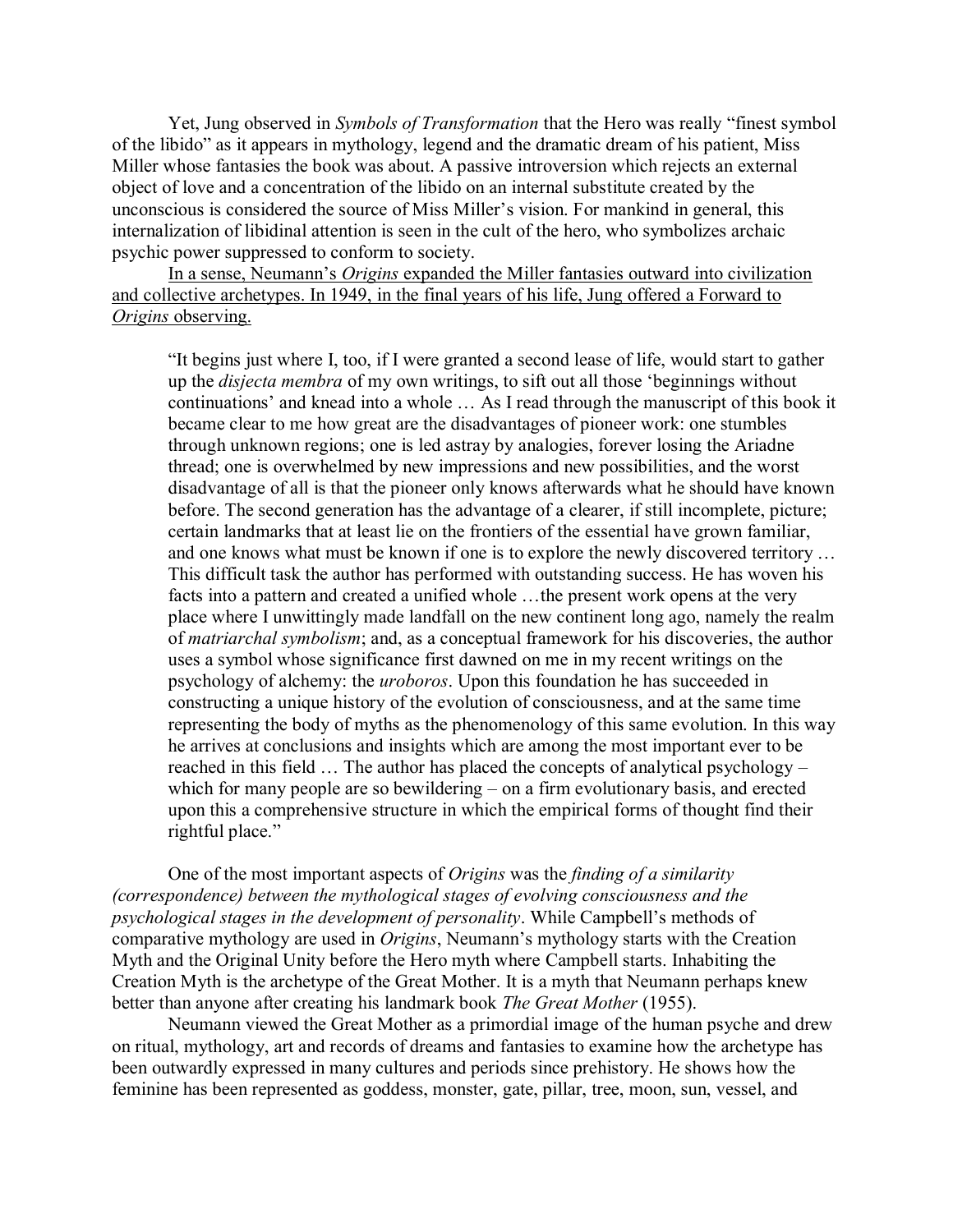every animal from snakes to birds. Neumann discerns a universal experience of the maternal as both nurturing and fearsome, an experience rooted in the dialectical relation of growing consciousness, symbolized by the child, to the unconscious and the unknown, symbolized by the Great Mother.

Given his massive research on the Feminine Archetype it is not surprising that Neumann's *Origins* begins with the feminine and moves towards the masculine, from the unity of the feminine unconsciousness to the fragmentation inherent in Masculine consciousness. Life involves a movement away from the Feminine to the Masculine and all the symbol correspondences this entails.

Yet the Campbell Hero is neither male or female. Such a difference from Jung's idea of the movement of symbols, his long analysis with one woman. But never beyond his patient in *Symbols of Transformation*. In the meantime, Joseph Campbell's structure served as the sequence in the particular sequence steps in symbol movement across all history and was much more accessible to those out there looking for a particular structure to park their minds in. And of course there was the use of the structure in Star Wars so it had a tremendous resonance with its generation.

Campbell's *Hero* offers a different journey altogether than Jung's patient. Campell's Hero departs, goes through an initiation and then returns. Yet there is not mention of this return in the Neumann finally channeling the thoughts and wishes of Carl Jung in this area, now too old to join in this battle. He writes about in the March 1, 1949 Forward to Neumann's book, the book of perhaps his greatest student, carrying on something he would have done had he more time. Extending the symbols on his patient in Symbols of Transformation into a universal phenomenon. He knew it was but simply became sidetracked in other areas throughout his life. Only returning to this early and famous book in the 1949 Forward to Neumann's book.

Neumann proposed all these before Campbell's Hero even appeared on the scene: The Uroboros, The Great Mother and The Separation of the World Parents: The Principle of Opposites.

Neumann's book develops the Jungian symbolism into culture and civilization and particularly in the area of narrative. This will prove to one of the greatest books on drama more than on anything else. We suggest a narrative structure for the ideas of the book.

The Neumann sequence creates a duality, something that the Campbell sequence never has at the beginning of the story. Perhaps it is this duality that the Campbell Hero searches for? Yet it is the duality that the Neumann (Jung Hero) is born with. The two archetypes of Masculine and Feminine always residing within each person. Moving into dominance and then moving out.

The Neumann structure is a movement forward to a type of transformation. The Campbell movement is a return to the everyday world knowing more. With Neumann, carrying forward Jung's ideas, expressing them when he was too old to take up the task himself. Jung aware of this and thankful that Neumann was doing this, carrying on this part of his message.

The movement is from Feminine to the Masculine. One of greatest discovery about the direction of movement of symbols. But the Campbell structure takes a different approach. A nonsexual one that becomes noted as a famous piece of pop scholarship called *The Hero With A Thousand Faces*. It was a book everyone quoted in Hollywood but no one had read. Like Toffler's *Future Shock* a generation later. All the while, Neumann's book has wallowed in the minds of serious academics and a handful of psychologists and therapists around the world. It wasn't that his ideas were destined to be put into a particular discipline and stored away. The book needs a modern reading. It truly presents a new way of looking at stories.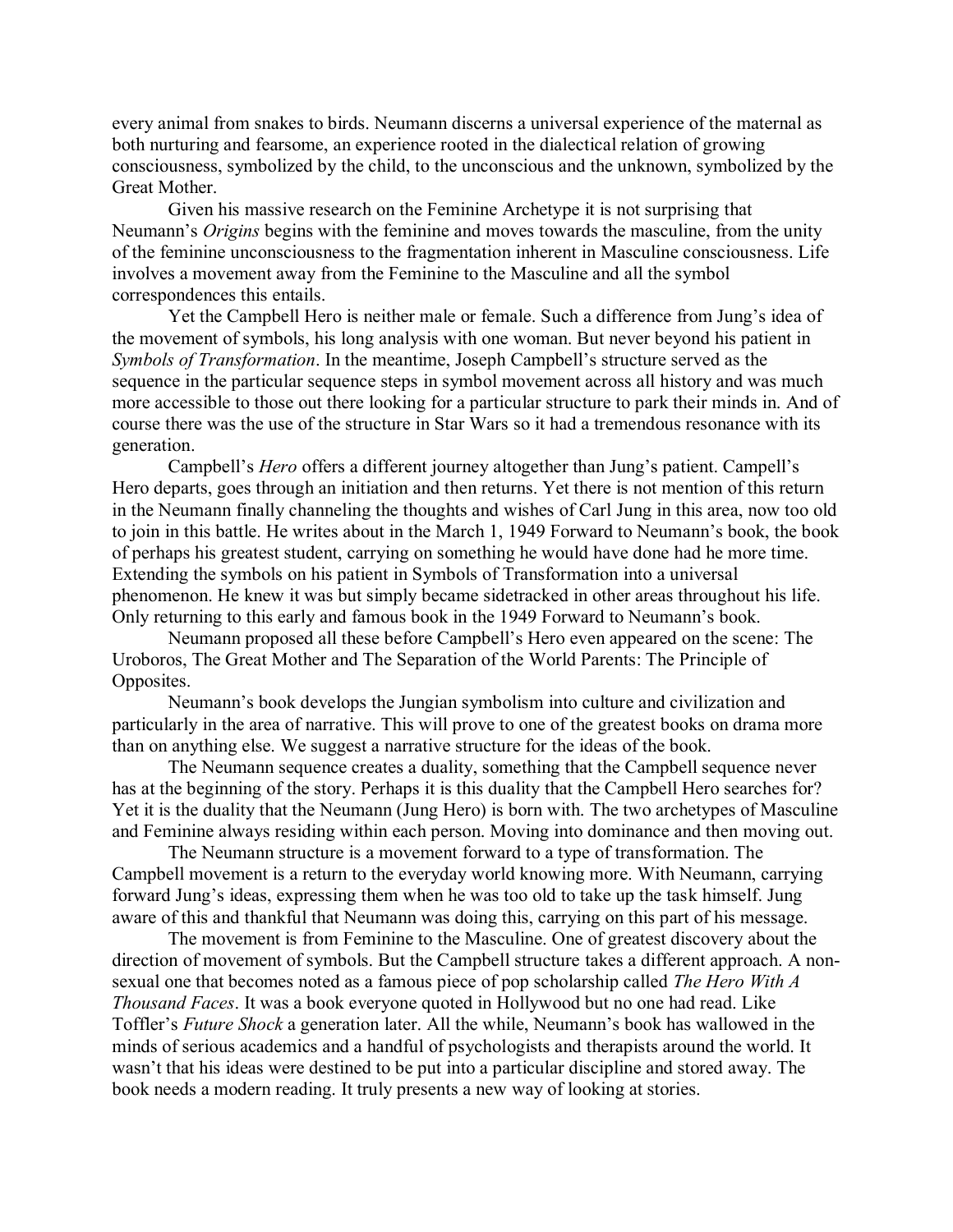## Part I

The Mythological Stages In the Evolution of Consciousness

- A. The Creation Myth
	- 1. The Uroboros
	- 2. The Great Mother
	- 3. The Separation of the World Parents: The Principle of Opposites
- B. The Hero Myth
	- 1. The Birth of the Hero
	- 2. The Slaying of the Mother
	- 3. The Slaying of the Father
- C. The Transformation Myth
	- 1. The Captive and the Treasure
	- 2. Transformation, or Osiris

## Part II

Psychological Stages In The Development of Personality

- A. The Original Unity
	- 1. Centroversion and Ego Formation
	- 2. The Ego Germ in the Original Uroboric Situation
	- 3. Development of the Ego out of the Uroboros
	- 4. Centroversion in Organisms on the Uroboric Level
	- 5. Centroversion, Ego and Consciousness
	- 6. Further Phases of Ego Development
- B. The Separation of the Systems
	- 1. Centroversion and Differentiation
	- 2. The Fragmentaion of Archetypes
	- 3. Exhaustion of Emotional Components: Rationalization
	- 4. Secondary Personalization
	- 5. The Transformation of Pleasure-Pain Components
	- 6. The Formation of Authorities Within the Personality
	- 7. The Synthetic Function of the Ego
- C. The Balance and Crisis of Consciousness
	- 1. Compensation of the Separated Systems
	- 2. The Schism of the Systems: Culture in Crisis
- D. Centroversion and the Stages of Life
	- 1. Prolongation of Childhood and Differentiation of Consciousness
	- 2. Activation of Collective Unconscious and Ego Changes
	- 3. Self-Realization of Centroversion in the Second Half of Life

Chart 8A

*The Origins And History of Consciousness*  $\mathcal{L}_\text{max}$  , where  $\mathcal{L}_\text{max}$  , we have the set of the set of the set of the set of the set of the set of the set of the set of the set of the set of the set of the set of the set of the set of the set of the set of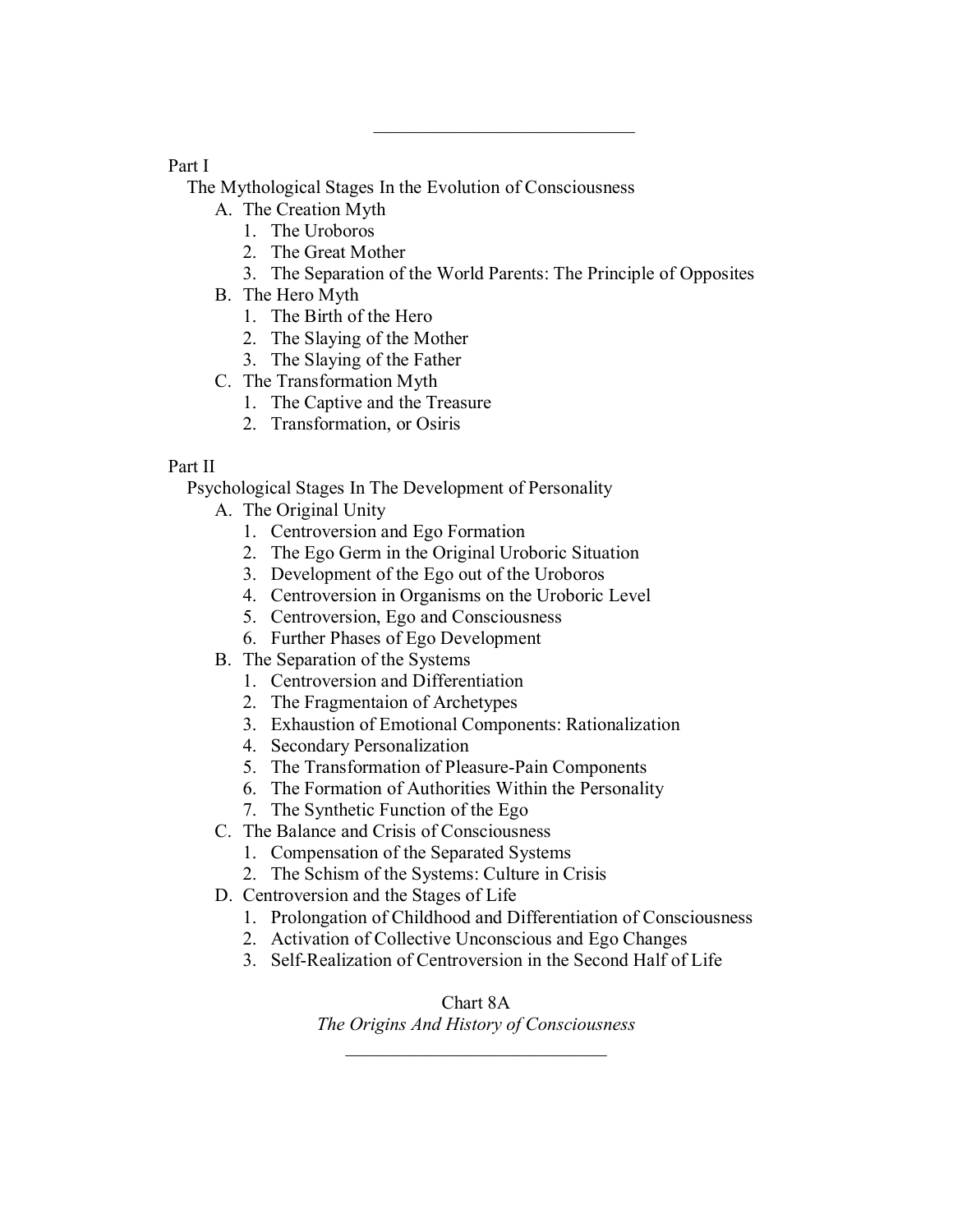Interestingly (and revealingly) Campbell has less to say on the Feminine or Masculine nature of the Hero in his book. The Hero receives a "Call to Adventure" which puts him/her on a journey where a "First Threshold" is crossed. In Campbell's structure, woman is not seen as the original Great Mother but rather as a "Temptress" involved with the Hero's initiation. And, Campbell's journey involves a Departure, Initiation and Return, events not apparent in Neumann's *Origins*.

 $\mathcal{L}_\text{max}$  , where  $\mathcal{L}_\text{max}$  and  $\mathcal{L}_\text{max}$  and  $\mathcal{L}_\text{max}$ 

Departure Call to Adventure Refusal of the Call Supernatural Aid Crossing First Threshold Belly of the Whale Initiation Road of Trials

Meeting With Goddess Woman as Temptress Atonement With Father Apotheosis Ultimate Boon

Return

Refusal of Return Magic Flight Rescue From Without Crossing Return Threshold Master of Two Worlds Freedom to Live

> Chart 8B *Hero With A Thousand Faces*

 $\mathcal{L}_\text{max}$  , where  $\mathcal{L}_\text{max}$  is the set of the set of the set of the set of the set of the set of the set of the set of the set of the set of the set of the set of the set of the set of the set of the set of the se

A comparison of the two structures appears in the chart below. While there is similarity, there is no Great Mother in the Campbell system but rather "woman as temptress." Neumann views the Feminine as the original Great Mother while Campbell views the Feminine not as a mother but as a temptress. In addition, the psychological stages of Part II of the Neumann book discuss an "Original Unity" while Campbell's journey of the Hero begins not with Unity but Departure.

The discovery in *Origins* of what Jung calls "matriarchal symbolism" is the major contribution of Neumann's book. As Jung notes in his Froward, "the present work opens at the very place where I unwittingly made landfall on the new continent long ago, namely the realm of *matriarchal symbolism*; and, as a conceptual framework for his discoveries, the author uses a symbol whose significance first dawned on me in my recent writings on the psychology of alchemy: the *uroboros.*"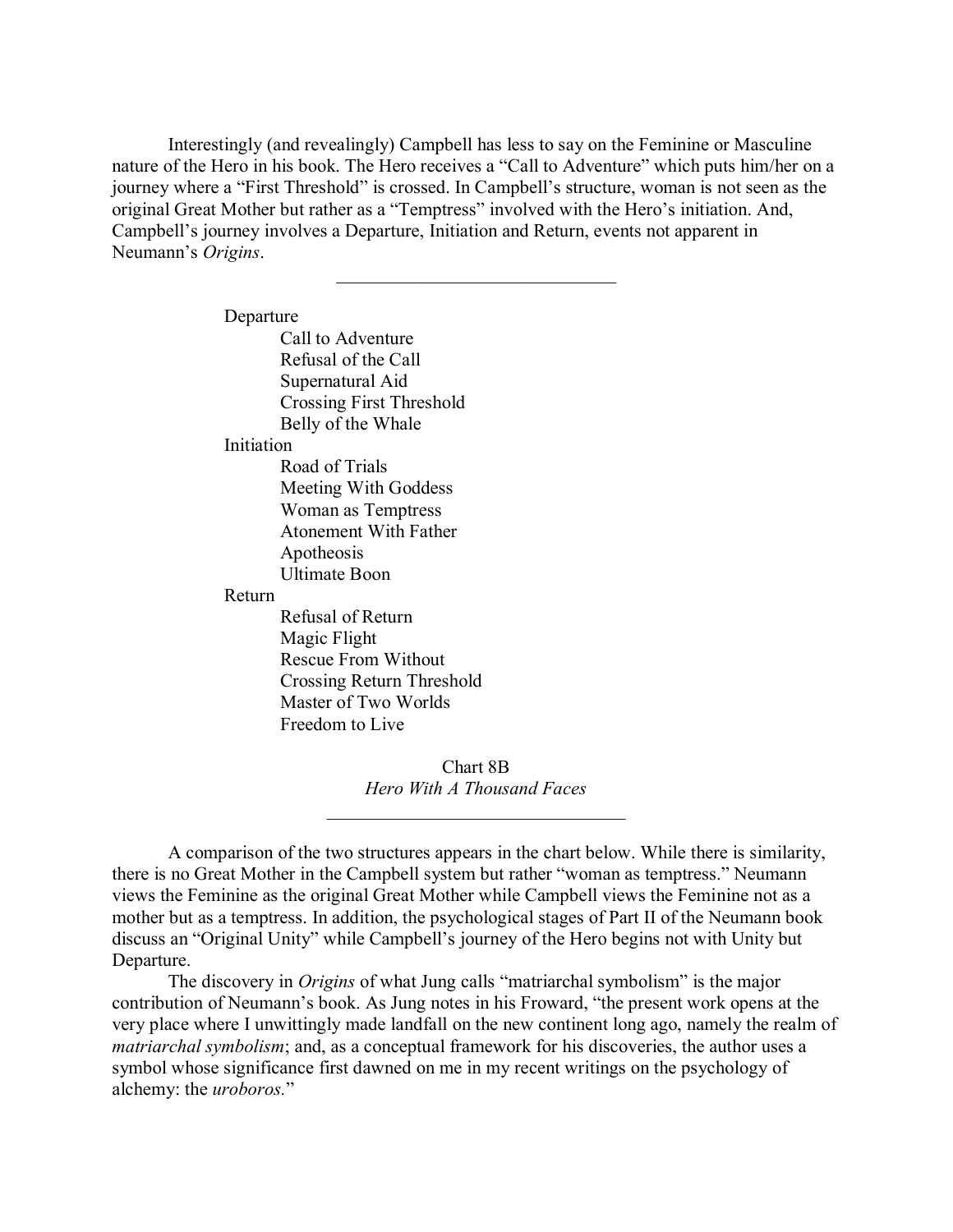| Origins and History of Consciousness – Eric<br>Neumann                                                                                                                                                                                                                                                                                                                                           | Hero With A Thousand Faces - Joseph Campbell                                                                                                                                                                                                                                                                                                                                                                                                                    |
|--------------------------------------------------------------------------------------------------------------------------------------------------------------------------------------------------------------------------------------------------------------------------------------------------------------------------------------------------------------------------------------------------|-----------------------------------------------------------------------------------------------------------------------------------------------------------------------------------------------------------------------------------------------------------------------------------------------------------------------------------------------------------------------------------------------------------------------------------------------------------------|
| The Mythological Stages In the Evolution of<br>Consciousness<br>1. The Creation Myth<br>The Uroboros<br>The Great Mother<br>The Separation of the World Parents: The<br>Principle of Opposites<br>2. The Hero Myth<br>The Birth of the Hero<br>The Slaying of the Mother<br>The Slaying of the Father<br>3. The Transformation Myth<br>The Captive and the Treasure<br>Transformation, or Osiris | The Journey of the Hero<br>1.Departure<br>Call to Adventure<br>Refusal of the Call<br>Supernatural Aid<br><b>Crossing First Threshold</b><br>Belly of the Whale<br>2 Initiation<br>Road of Trials<br>Meeting With Goddess<br>Woman as Temptress<br>Atonement With Father<br>Apotheosis<br><b>Ultimate Boon</b><br>3. Return<br>Refusal of Return<br>Magic Flight<br>Rescue From Without<br>Crossing Return Threshold<br>Master of Two Worlds<br>Freedom to Live |

Chart 8C Comparison of *Origins* and *Hero* Sequences

It is the present of the Great Mother before the Hero that makes Neumann's book special offering a new paradigm for building a new paradigm of story structure around. In it, the grand movement of symbols from the Feminine Archetype to the Masculine Archetype is put into a mythological and psychological framework.

At the end of *Origins*, Neumann provides a useful summary of the sequence of symbols that have represented myth, personality development and consciousness in Figure 7D below.

 $\mathcal{L}_\text{max}$  , where  $\mathcal{L}_\text{max}$  , we have the set of  $\mathcal{L}_\text{max}$ 

"The self-differentiating structure of the psyche is reflected in a world cleft asunder by the principle of opposites into outside and inside, conscious and unconscious, life and spirit, male and female, individual and collective. But to the maturing psyche, slowly integrating itself under the sign of the hermaphrodite, the world, too, assumes the appearance of the hermaphroditic ring of existence, within which a human center takes shape, be it the individual who comes to self-realization between the inner and outer worlds, or humanity itself. For humanity as a whole and the single individual have the same task, namely, to realize themselves as a unity. Both are cast forth into a reality, one half of which confronts them as nature and external world, while the other half